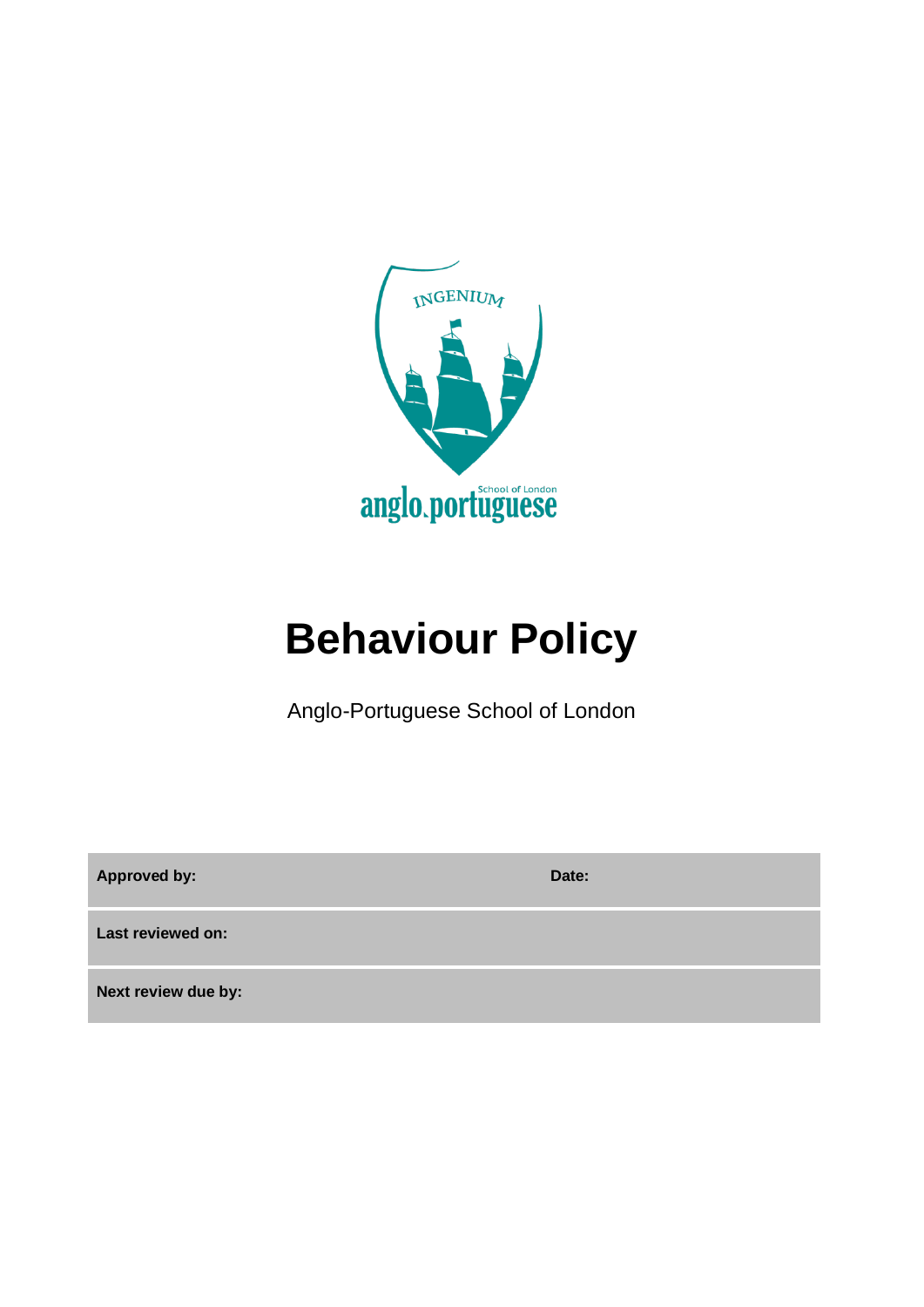## **Contents**

# www.angloportugueseschool.org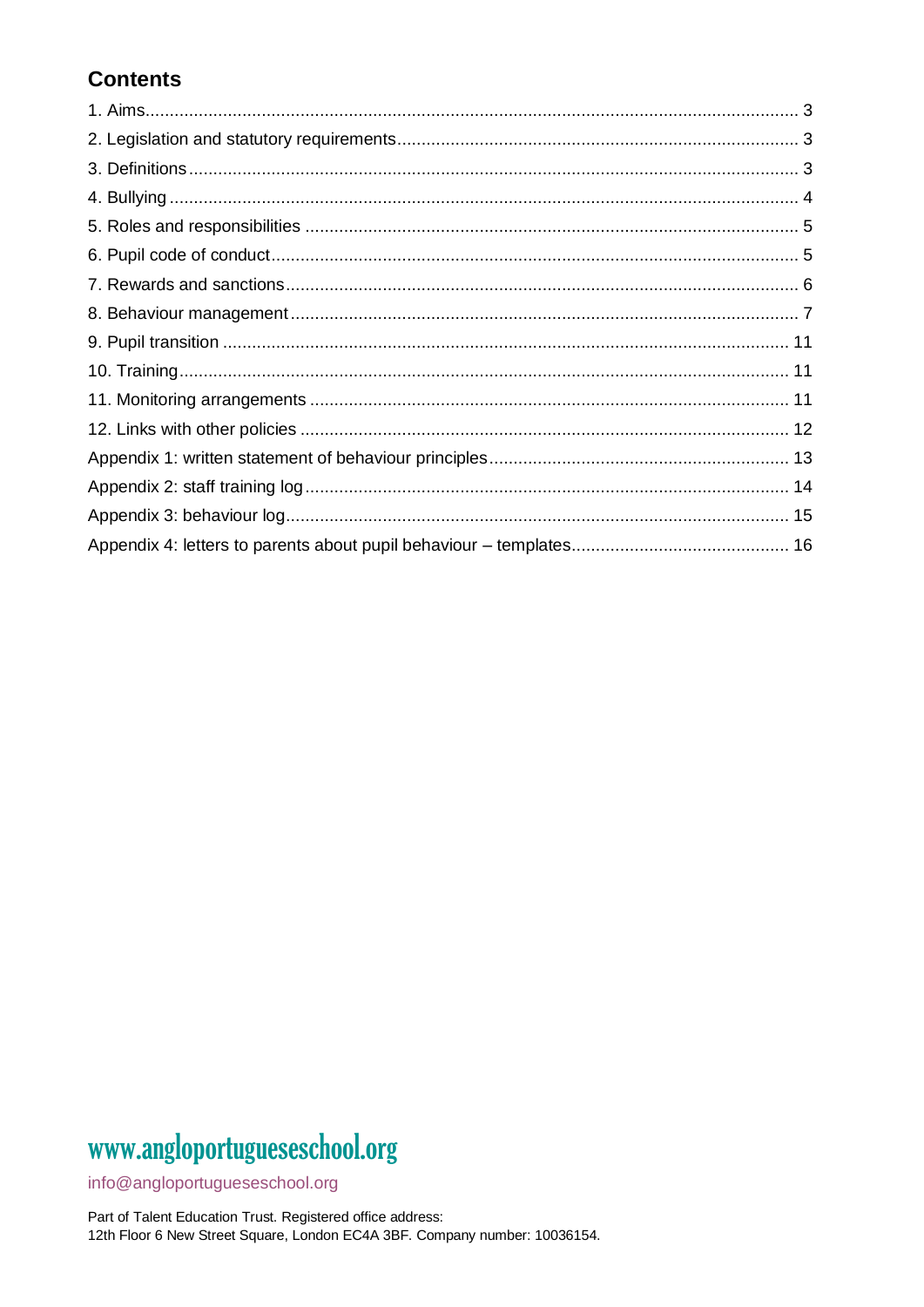### **1. Aims**

This policy aims to:

- Provide a **consistent approach** to behaviour management
- **Define** what we consider to be unacceptable behaviour, including bullying
- Outline **how pupils are expected to behave**
- Summarise the **roles and responsibilities** of different people in the school community with regards to behaviour management
- Outline our system of **rewards and sanctions.**

## **2. Legislation and statutory requirements**

This policy is based on advice from the Department for Education (DfE) on:

- [Behaviour and discipline in schools](https://www.gov.uk/government/publications/behaviour-and-discipline-in-schools)
- [Searching, screening and confiscation at school](https://www.gov.uk/government/publications/searching-screening-and-confiscation)
- $\bullet$  The Equality Act:
- [Use of reasonable force in schools](https://www.gov.uk/government/publications/use-of-reasonable-force-in-schools)
- [Supporting pupils with medical conditions at](https://www.gov.uk/government/publications/supporting-pupils-at-school-with-medical-conditions--3) school.

It is also based on the [special educational needs and disability \(SEND\) code of practice.](https://www.gov.uk/government/publications/send-code-of-practice-0-to-25)

In addition, this policy is based on

- Schedule 1 of th[e Education \(Independent School Standards\) Regulations 2014;](http://www.legislation.gov.uk/uksi/2014/3283/schedule/made) paragraph 7 outlines a school's duty to safeguard and promote the welfare of children, paragraph 9 requires the school to have a written behaviour policy and paragraph 10 requires the school to have an anti-bullying strategy
- [DfE guidance](https://www.gov.uk/guidance/what-academies-free-schools-and-colleges-should-publish-online) explaining that academies should publish their behaviour policy and anti-bullying strategy online.

This policy complies with our funding agreement and articles of association.

## **3. Definitions**

**Misbehaviour** is defined as:

- Disruption in lessons, in corridors between lessons, and at break and lunchtimes
- Non-completion of classwork or homework
- Poor attitude
- Incorrect uniform.

**Serious misbehaviour** is defined as:

- Repeated breaches of the school rules
- Any form of bullying
- Sexual assault, which is any unwanted sexual behaviour that causes humiliation, pain, fear or intimidation
- Vandalism
- Theft

## www[.angloportugueseschool.org](https://angloportugueseschool.org/)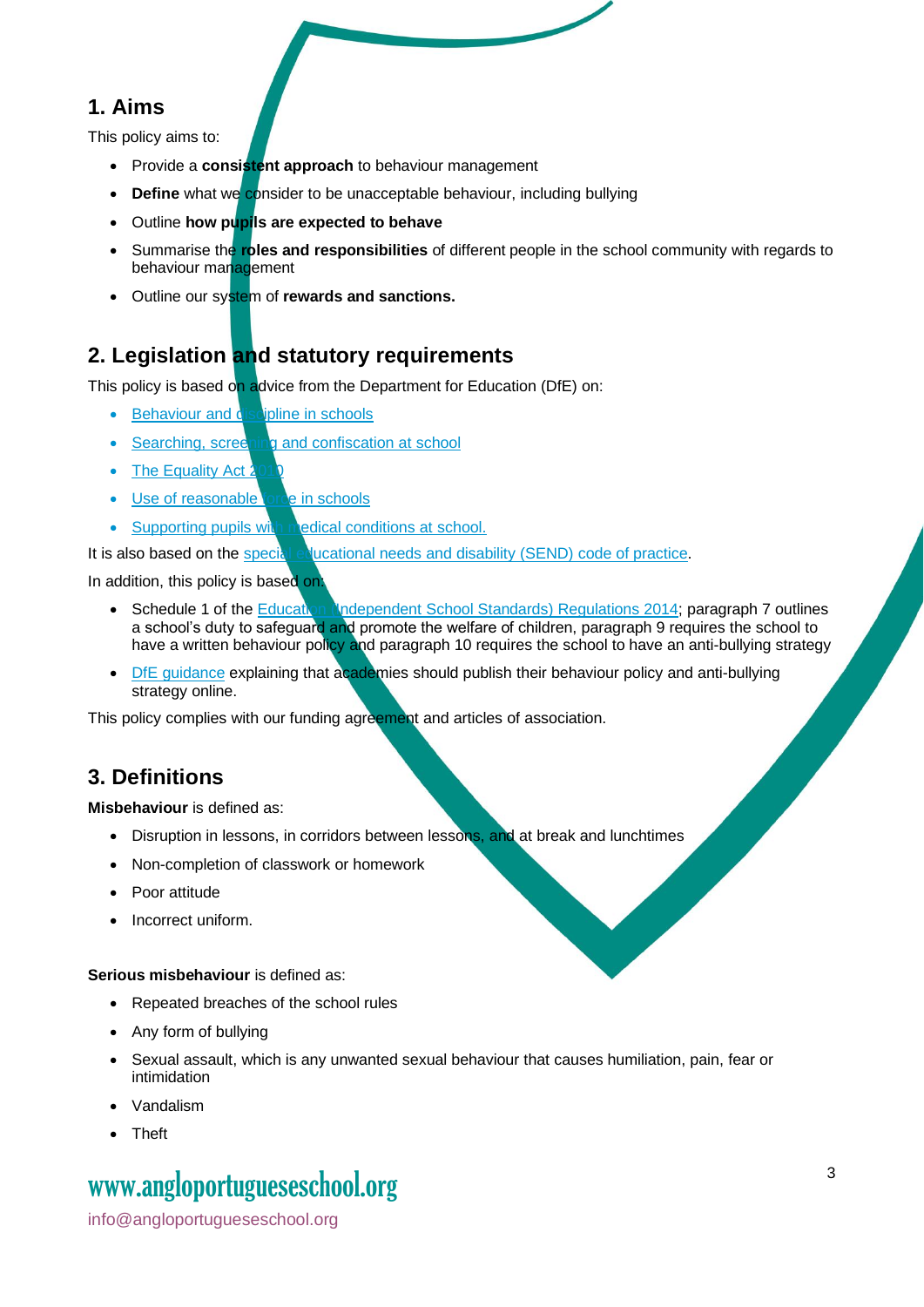- **Fighting**
- **Smoking**
- Racist, sexist, homophobic or discriminatory behaviour
- Possession of any prohibited items. These are:
	- o Knives or weapons
	- o Alcohol
	- o Illegal drugs
	- o Stolen items
	- o Tobacco and cigarette papers
	- o Fireworks
	- o Pornographic images
	- $\circ$  Any article a staff member reasonably suspects has been, or is likely to be, used to commit an offence, or to cause personal injury to, or damage to the property of, any person (including the pupil).

## **4. Bullying**

**Bullying** is defined as the repetitive, intentional harming of one person or group by another person or group, where the relationship involves an imbalance of power.

Bullying is, therefore:

- Deliberately hurtful
- Repeated, often over a period of time
- Difficult to defend against.

Bullying can include:

| <b>Type of bullying</b>   | <b>Definition</b>                                                                                                                                                                   |
|---------------------------|-------------------------------------------------------------------------------------------------------------------------------------------------------------------------------------|
| Emotional                 | Being unfriendly, excluding, tormenting                                                                                                                                             |
| Physical                  | Hitting, kicking, pushing, taking another's belongings, any use of<br>violence                                                                                                      |
| Racial                    | Racial taunts, graffiti, gestures                                                                                                                                                   |
| Sexual                    | Explicit sexual remarks, display of sexual material, sexual gestures,<br>unwanted physical attention, comments about sexual reputation or<br>performance, or inappropriate touching |
| Direct or indirect verbal | Name-calling, sarcasm, spreading rumours, teasing                                                                                                                                   |

## www[.angloportugueseschool.org](https://angloportugueseschool.org/)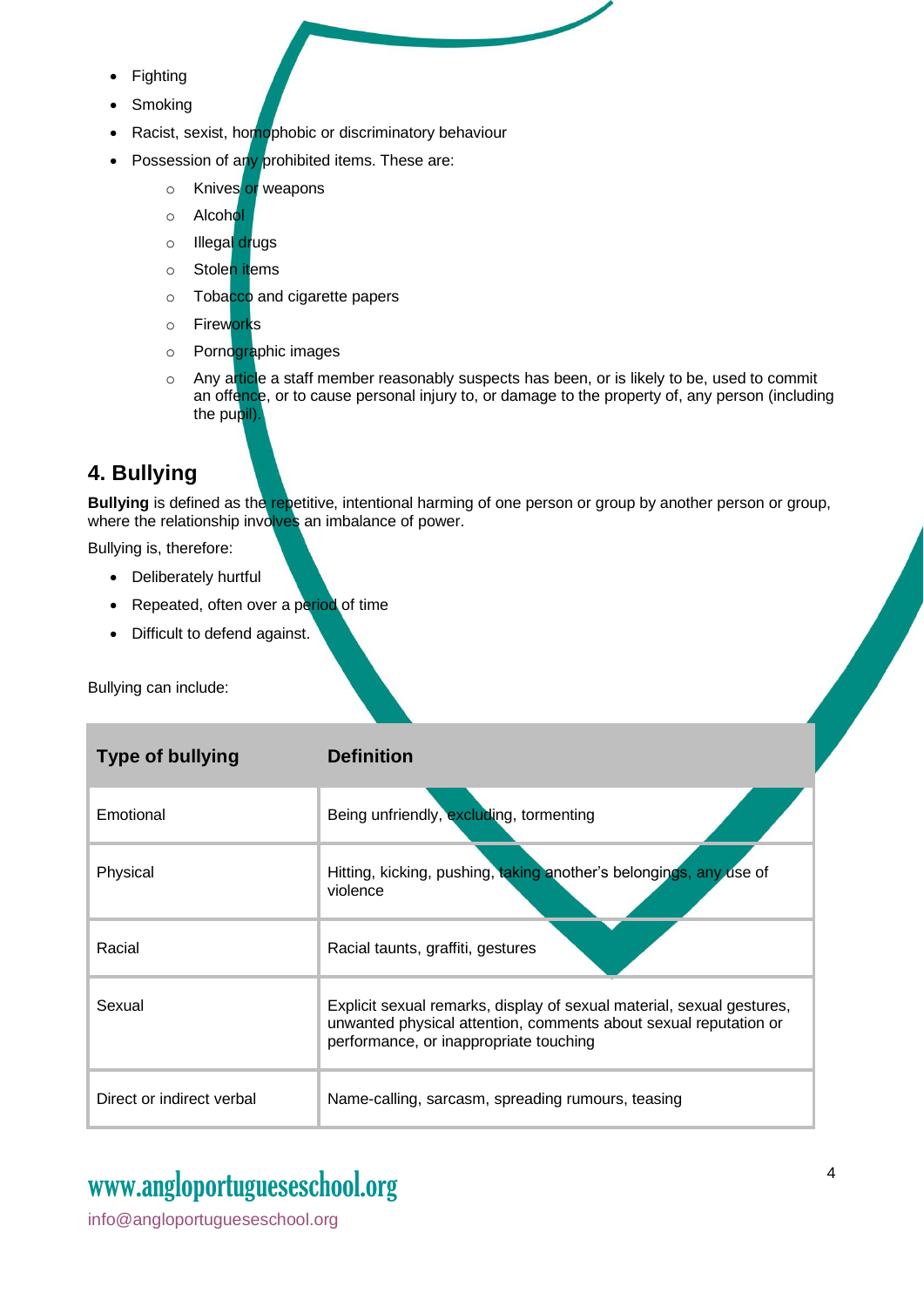Cyber-bullying **Bullying that takes place online, such as through social networking** sites, messaging apps or gaming sites

Details of our school's approach to preventing and addressing bullying are set out in our anti-bullying strategy.

## **5. Roles and responsibilities**

#### **5.1 The Full Governing Body**

The Full Governing Body (FGB) is responsible for monitoring this behaviour policy's effectiveness and holding the Principal to account for its implementation.

#### **5.2 The Principal**

The Principal is responsible for reviewing and approving this behaviour policy.

The Principal will ensure that the school environment encourages positive behaviour and that staff deal effectively with poor behaviour, and will monitor how staff implement this policy to ensure rewards and sanctions are applied consistently.

#### **5.3 Staff**

Staff are responsible for:

- Implementing the behaviour policy consistently
- Modelling positive behaviour
- Providing a personalised approach to the specific behavioural needs of particular pupils
- Recording behaviour incidents (see appendix 3 for a behaviour log).

The senior leadership team will support staff in responding to behaviour incidents.

#### **5.4 Parents**

Parents are expected to:

- Support their child in adhering to the pupil code of conduct
- Inform the school of any changes in circumstances that may affect their child's behaviour
- Discuss any behavioural concerns with the class teacher promptly

### **6. Pupil code of conduct**

Pupils are expected to:

- Behave in an orderly and self-controlled way
- Show respect to members of staff and each other
- In class, make it possible for all pupils to learn
- Move quietly around the school
- Treat the school buildings and school property with respect

## www[.angloportugueseschool.org](https://angloportugueseschool.org/)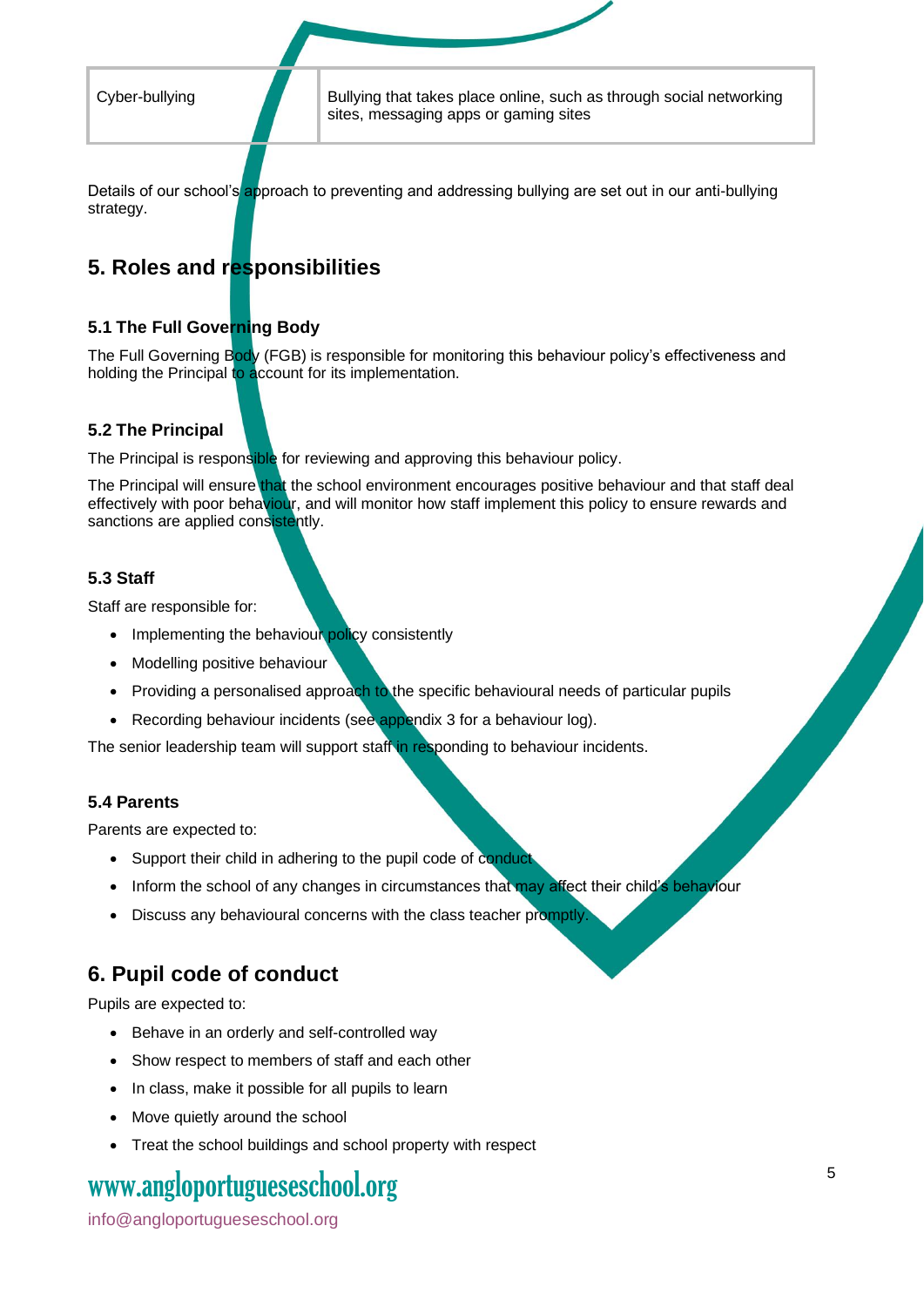- Wear the correct uniform at all times
- Accept sanctions when given
- Refrain from behaving in a way that brings the school into disrepute, including when outside school.

## **7. Rewards and sanctions**

#### **7.1 List of rewards and sanctions**

Positive behaviour will be rewarded with:

- **Praise**
- Merit marks
- Letters or phone calls home to parents
- Special responsibilities/privileges.

The school may use one or more of the following sanctions in response to unacceptable behaviour:

- A verbal reprimand
- Sending the pupil out of the class
- Expecting work to be completed at home, or at break or lunchtime
- Detention at break or lunchtime, or after school
- Referring the pupil to a senior member of staff
- Letters or phone calls home to parents
- Agreeing a behaviour contract
- Putting a pupil 'on report'.

See appendix 4 for sample letters to parents about their child's behaviour.

We may use the isolation room in response to serious or persistent breaches of this policy. Pupils may be sent to the isolation room during lessons if they are disruptive, and they will be expected to complete the same work as they would in class.

Pupils who do not attend a given detention are also sent to the isolation room.

The isolation room is managed by TBD.

#### **7.2 Off-site behaviour**

Sanctions may be applied where a pupil has misbehaved off-site when representing the school, such as on a school trip or on the bus on the way to or from school.

#### **7.3 Malicious allegations**

Where a pupil makes an accusation against a member of staff and that accusation is shown to have been malicious, the Principal will discipline the pupil in accordance with this policy.

Please refer to our safeguarding policy and statement of procedures for dealing with allegations of abuse against staff for more information on responding to allegations of abuse.

The Principal will also consider the pastoral needs of staff accused of misconduct.

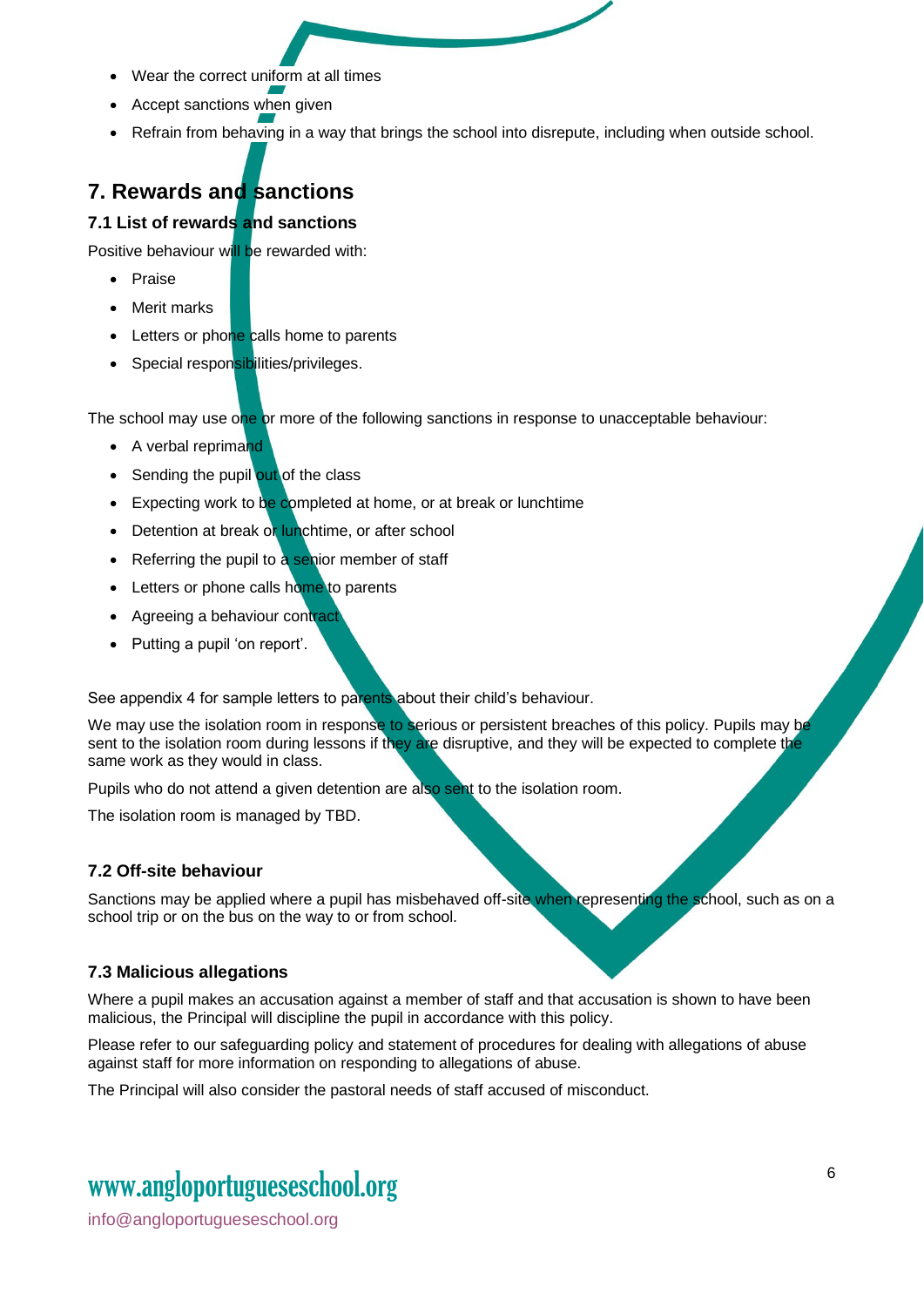### **8. Behaviour management**

#### **8.1 Classroom management**

Teaching and support staff are responsible for setting the tone and context for positive behaviour within the classroom. They will:

- Create and maintain a stimulating environment that encourages pupils to be engaged
- Display the pupil code of conduct or their own classroom rules
- Develop a positive relationship with pupils, which may include:
	- o Greeting pupils in the morning/at the start of lessons
	- o Establishing clear routines
	- o Communicating expectations of behaviour in ways other than verbally
	- o Highlighting and promoting good behaviour
	- o Concluding the day positively and starting the next day afresh
	- $\circ$  Having a plan for dealing with low-level disruption
	- o Using positive reinforcement.

At APSOL, we will implement the Good to be Green behaviour management system and adapt it to each age range and the needs of our children:

#### **Whole School Behaviour Management System: Good to be Green**

| red                           | Yellow  | Good for green | bronze | silver | gold                    |  |
|-------------------------------|---------|----------------|--------|--------|-------------------------|--|
|                               | warning |                |        |        |                         |  |
| All pupils start on green     |         |                |        |        |                         |  |
| <b>Negative choices</b>       |         |                |        |        | <b>Positive choices</b> |  |
| <b>Class behaviour chart:</b> |         |                |        |        |                         |  |

- All pupils have a pocket with their name on.
- All pupils start with a green card in their pocket every day.
- If pupils make negative individual choices the teacher or TA inserts the appropriate card: yellow is a warning, red is a consequence.
- Red cards will need to be recorded on CPOMS for behaviour monitoring purposes.

#### **Adaptation of use according to children's age group:**

**EYFS and Year 1** children will require more verbal reminders before their card is turned to yellow or red. They should be encouraged to choose the right behaviour. If the child receives a yellow card, the child has to be encouraged to get back to green and be shown what the positive behaviour choices are. If the child continues to red, they will need some reflection time with their keyworker/assigned adult.

#### **Rewards**

#### **Individual**

The following colours are positive reinforcement:

## www[.angloportugueseschool.org](https://angloportugueseschool.org/)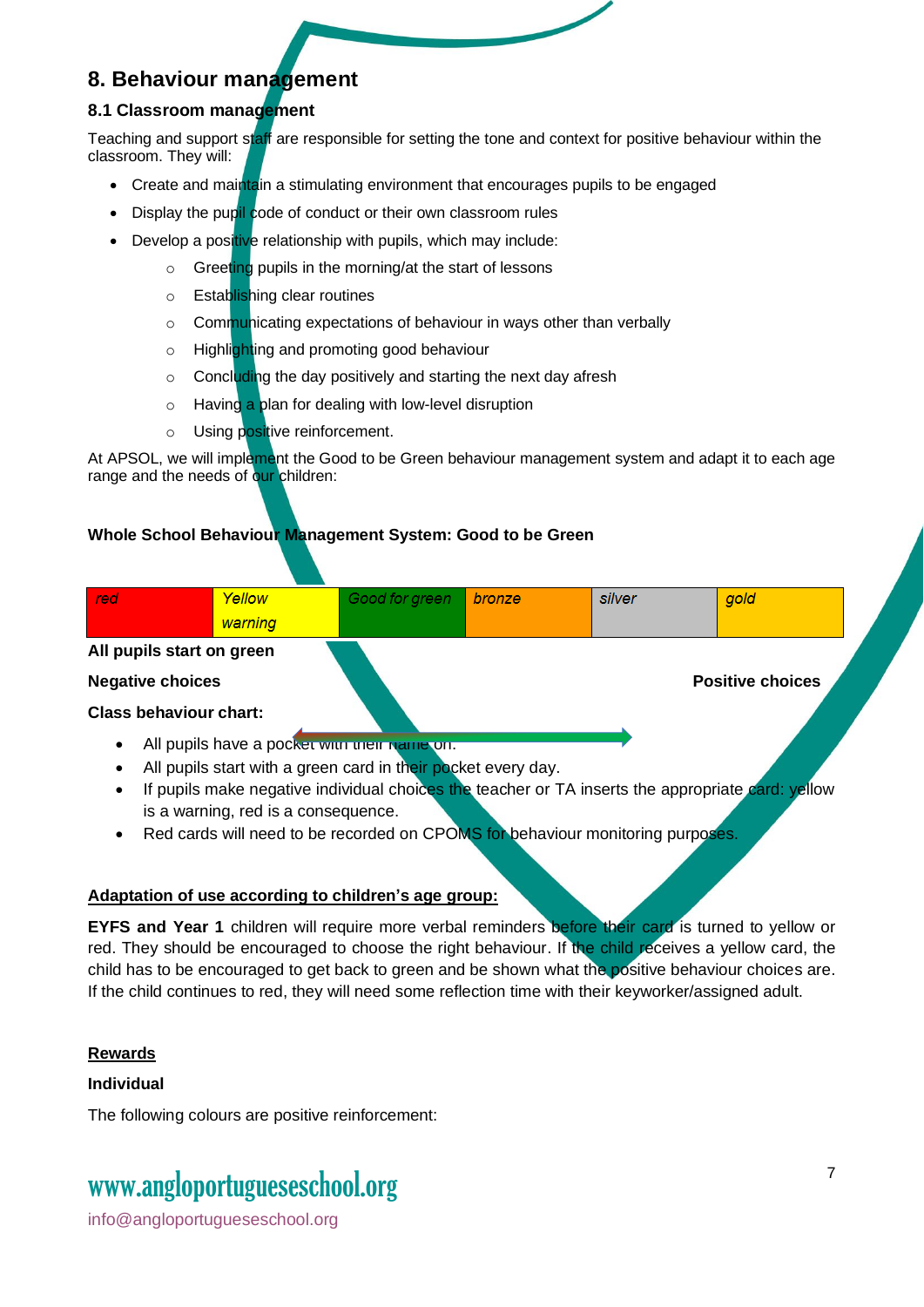

Green - Recorded on a class display, praise and green points to contribute towards the end of day reward based on amount of points awarded as stated below:

| Instant daily reward  | EYFS / KS1 | KS <sub>2</sub> |
|-----------------------|------------|-----------------|
| <b>Bronze Sticker</b> | 4 points   | 6 points        |
| <b>Silver Sticker</b> | 8 points   | 9 points        |
| <b>Gold Sticker</b>   | 10 points  | 12 points       |

#### **Whole Class**

Each class will hundred square (see appendix)for which they will need to work well together as a class to get a whole class reward by the end of term. Teachers and TAs can award whole class ticks on the hundred square if all the children are following school rules, including in the outdoor environment. If the class reaches 100 ticks by the end of the term, the teacher can reward the class collectively with 'Green time' including; special activities, outside playtime, classroom games.

#### **Whole School**

Each week children can be awarded star of the week, or a certificate for demonstrating School values. Classes also receive rewards for good attendance or punctuality.

#### **Sanctions:**

The following are consequences of negative behaviour choices (also see flow chart).

verbal warning  $\qquad$ -yellow card  $\qquad$ - red card (consequence: Reflection Time in the classroom at lunchtime - with SLT for Y2-Y6 - with letter sent home. On successful completion of the Reflection Time the pupil is given the opportunity to go back to green.)

Red cards are recorded in the class log book. (3 red cards in a half-term leads to meeting with parents/ 6 red cards in a half term leads to internal exclusion.)

Staff are always looking for opportunities to move pupils back to green.

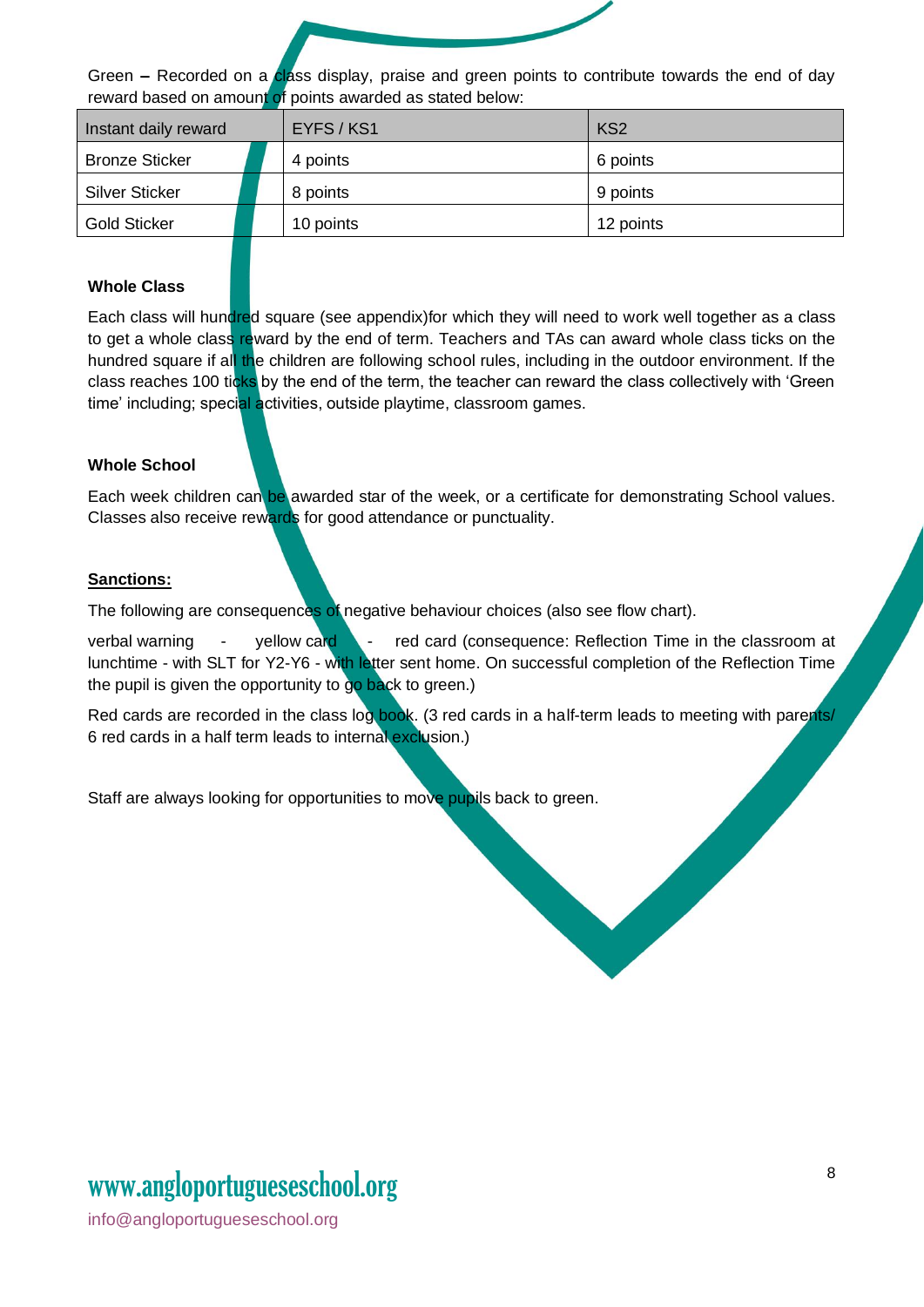

## www[.angloportugueseschool.org](https://angloportugueseschool.org/)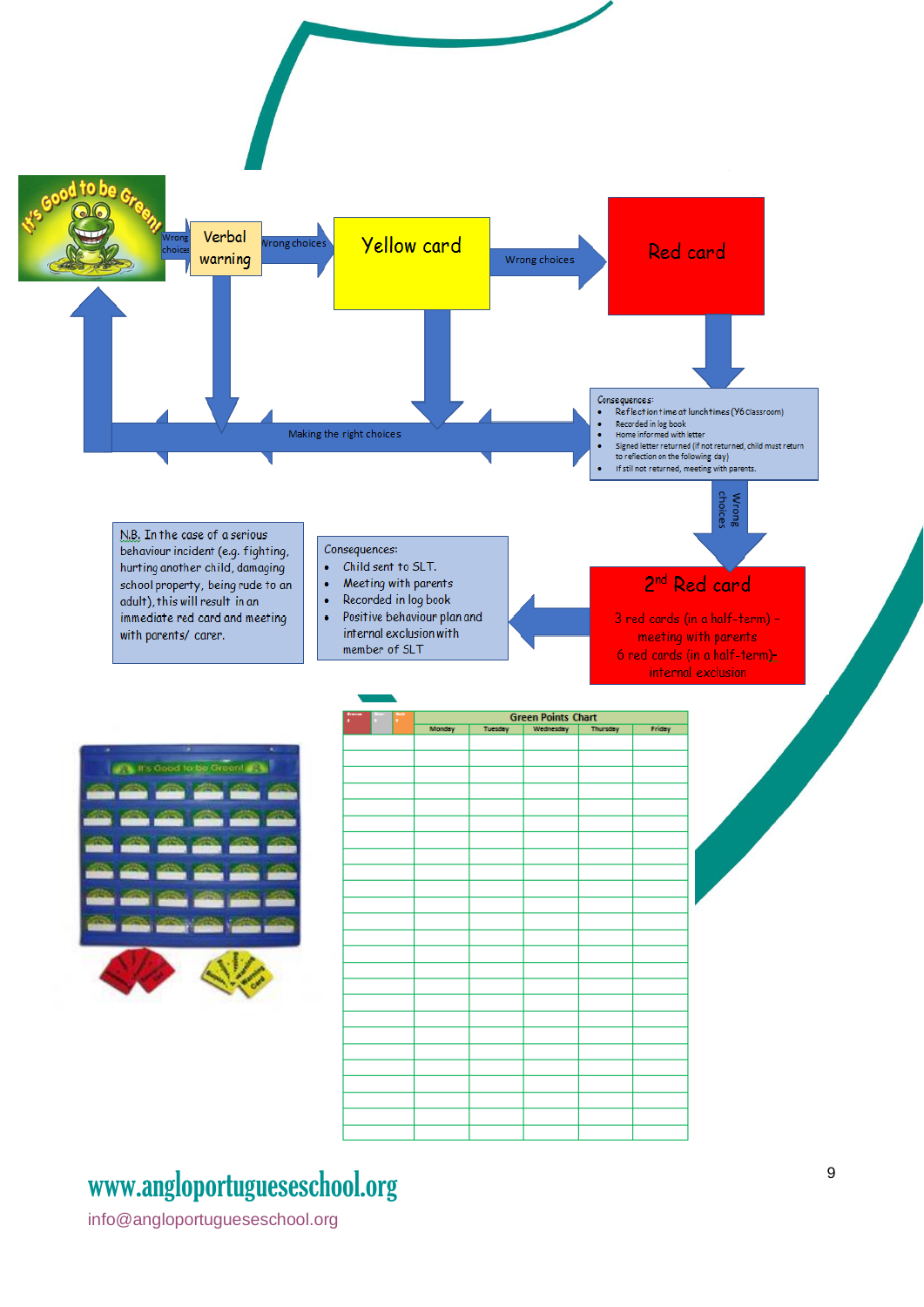Sanctions will be a consequence of a child's failure or refusal to follow any one of the school rules including but not exclusively:

- Refusal to do work
- Being disrespectful to an adult
- Refusing to follow an adult's instructions respectfully and promptly
- Damage to school property
- Being disruptive in a lesson
- Using inappropriate language
- Causing, or risking causing harm to themselves or others
- Acting aggressively towards others, or fighting
- Any form of bullying, racism or homophobia

**Notification of red card and reflection time with a member of SLT (Year 2 – Year 6 pupils) See appendix 4 and 5 for templates to use.** 

#### **8.2 Physical restraint**

In some circumstances, staff may use reasonable force to restrain a pupil to prevent them:

- Causing disorder
- Hurting themselves or others

## www[.angloportugueseschool.org](https://angloportugueseschool.org/)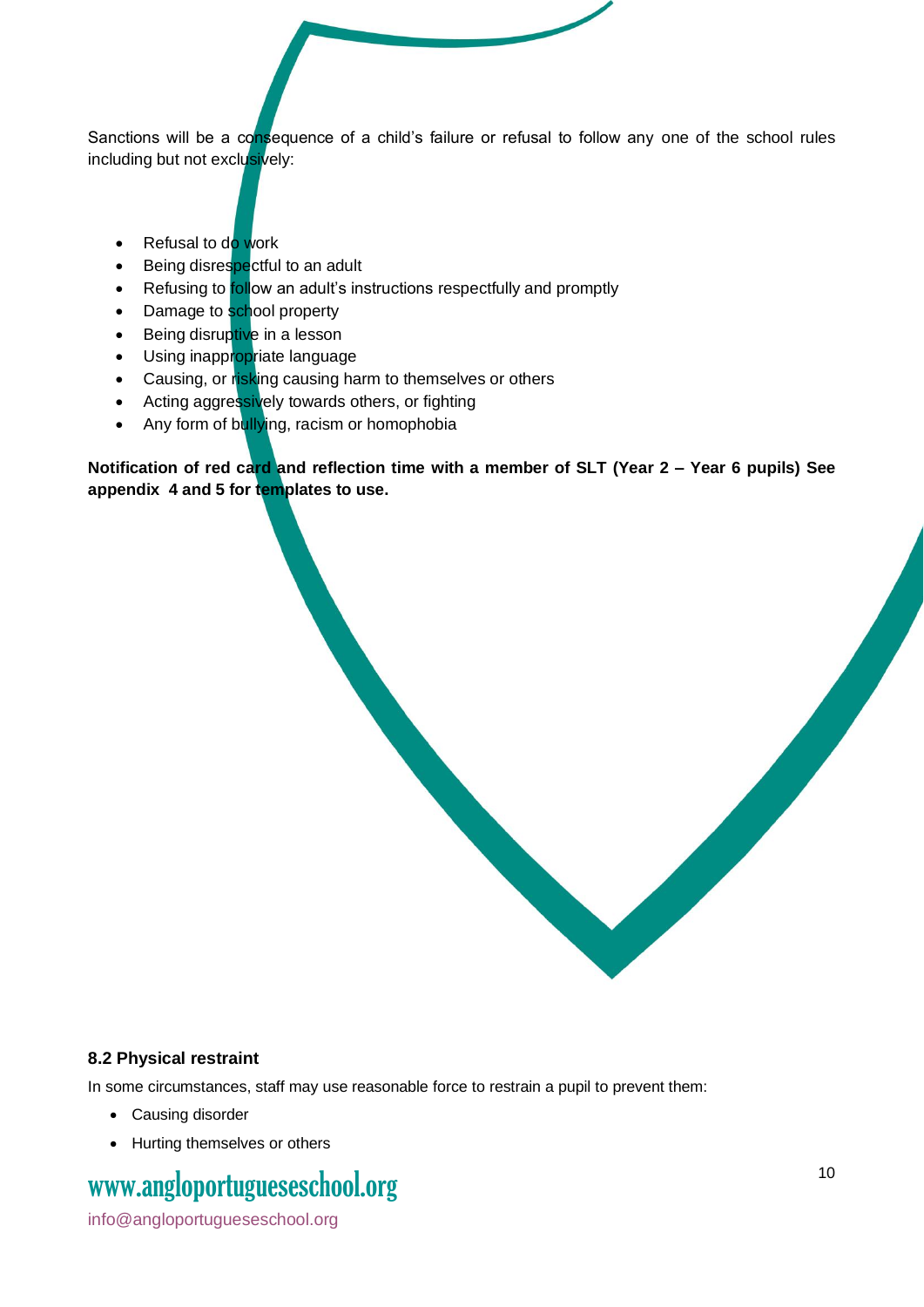• Damaging property.

Incidents of physical restraint must:

- **Always be used as a last resort**
- Be applied using the minimum amount of force and for the minimum amount of time possible
- Be used in a way that maintains the safety and dignity of all concerned
- Never be used as a form of punishment
- Be recorded and reported to parents (see appendix 3 for a behaviour log).

#### **8.3 Confiscation**

**Any prohibited items (listed in section 3) found in pupils' possession will be confiscated.** These items will not be returned to pupils.

We will also confiscate any item which is harmful or detrimental to school discipline. These items will be returned to pupils after discussion with senior leaders and parents, if appropriate.

Searching and screening pupils is conducted in line with the DfE's latest guidance on searching, screening [and confiscation.](https://www.gov.uk/government/publications/searching-screening-and-confiscation)

#### **8.4 Pupil support**

The school recognises its legal duty under the Equality Act 2010 to prevent pupils with a protected characteristic from being at a disadvantage. Consequently, our approach to challenging behaviour may be differentiated to cater to the needs of the pupil.

The school's special educational needs co-ordinator will evaluate a pupil who exhibits challenging behaviour to determine whether they have any underlying needs that are not currently being met.

Where necessary, support and advice will also be sought from specialist teachers, an educational psychologist, medical practitioners and/or others, to identify or support specific needs.

When acute needs are identified in a pupil, we will liaise with external agencies and plan support programmes for that child. We will work with parents to create the plan and review it on a regular basis.

## **9. Pupil transition**

To ensure a smooth transition to the next year, pupils have transition sessions with their new teacher(s). In addition, staff members hold transition meetings.

To ensure behaviour is continually monitored and the right support is in place, information related to pupil behaviour issues may be transferred to relevant staff at the start of the term or year. Information on behaviour issues may also be shared with new settings for those pupils transferring to other schools.

## **10. Training**

Our staff are provided with training on managing behaviour, including proper use of restraint, as part of their induction process. Behaviour management will also form part of continuing professional development. A staff training log can be found in appendix 2.

## **11. Monitoring arrangements**

This behaviour policy will be reviewed by the Principal and FGB every year. At each review, the policy will be approved by the Principal.

## www[.angloportugueseschool.org](https://angloportugueseschool.org/)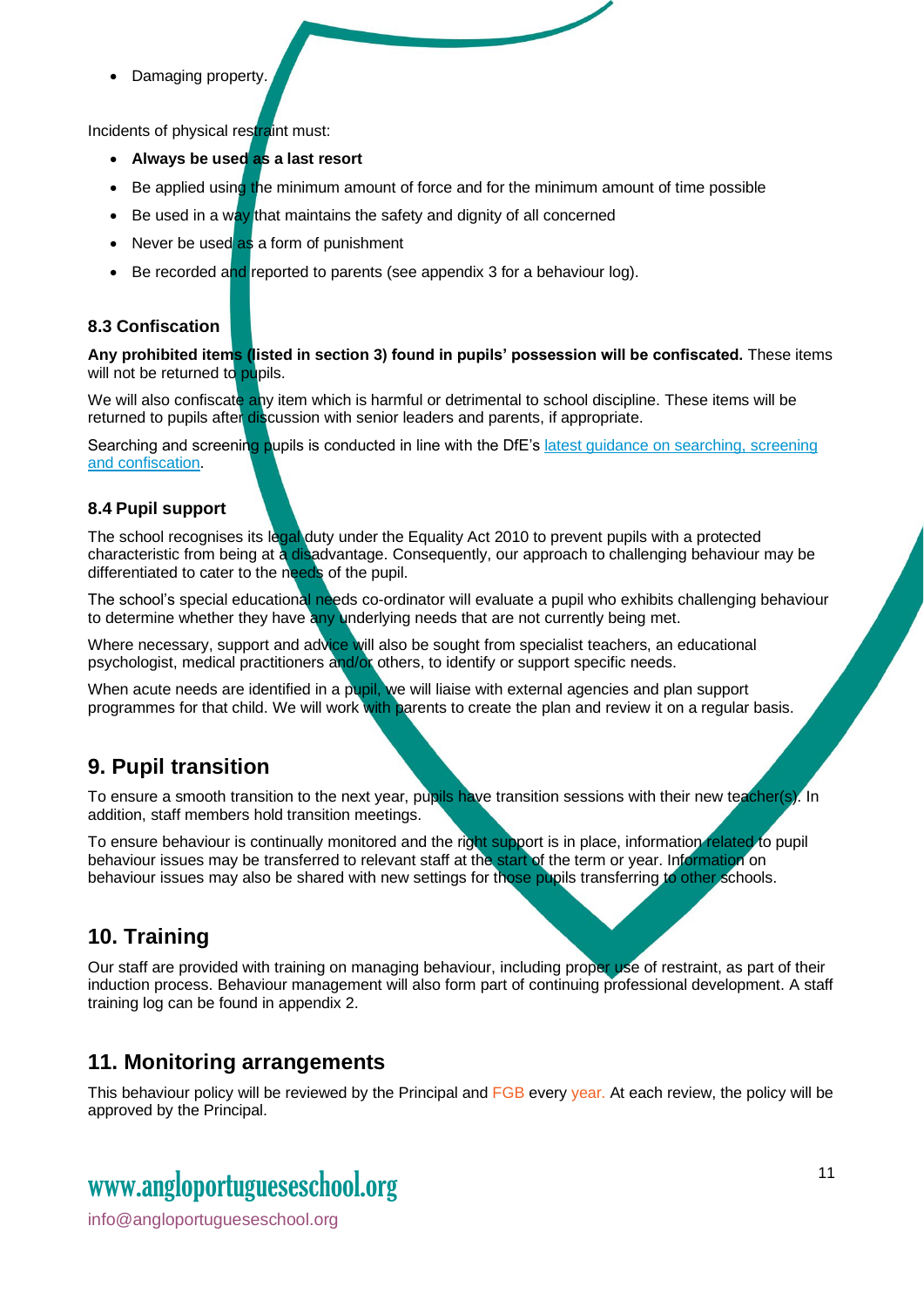## **12. Links with other policies**

This behaviour policy is linked to the following policies:

- Exclusions policy
- Safeguarding policy.

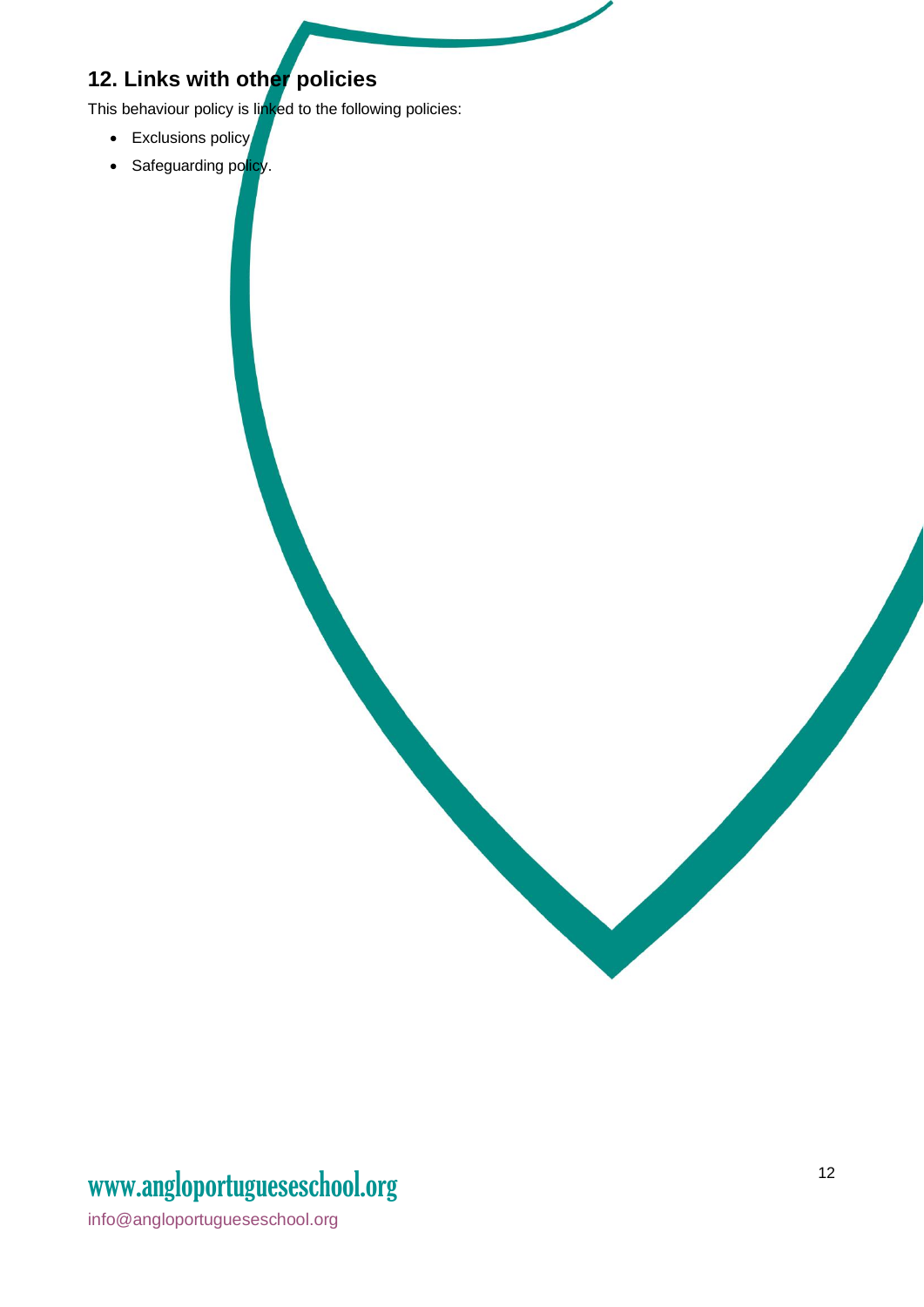## **Appendix 1: written statement of behaviour principles**

- Every pupil understands they have the right to feel safe, valued and respected, and learn free from the disruption of others
- All pupils, staff and visitors are free from any form of discrimination
- Staff and volunteers set an excellent example to pupils at all times
- Rewards, sanctions and reasonable force are used consistently by staff, in line with the behaviour policy
- The behaviour policy is understood by pupils and staff
- The exclusions policy explains that exclusions will only be used as a last resort, and outlines the processes involved in permanent and fixed-term exclusions
- Pupils are helped to take responsibility for their actions
- Families are involved in behaviour incidents to foster good relationships between the school and pupils' home life.

The FGB also emphasises that violence or threatening behaviour will not be tolerated in any circumstances.

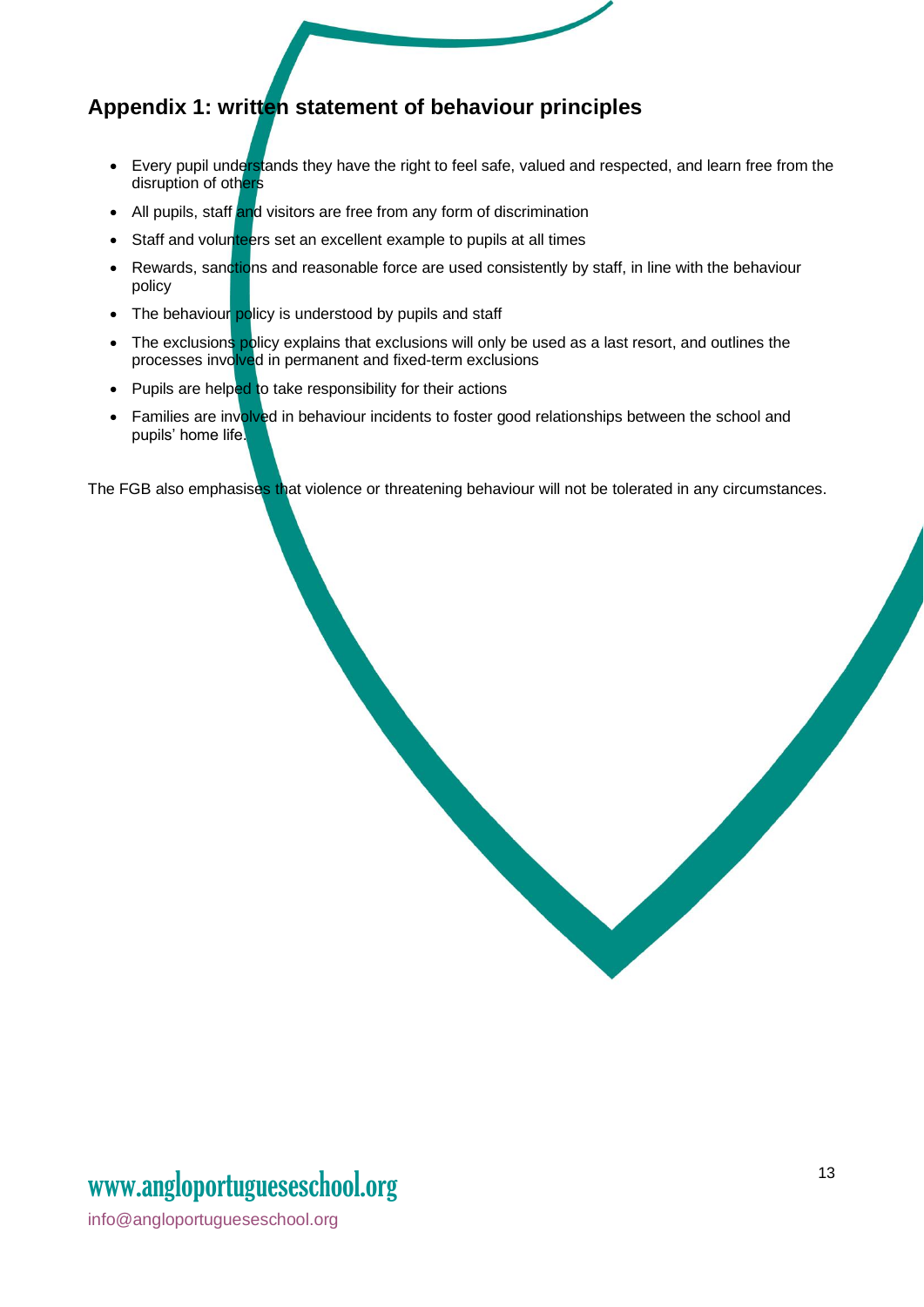| Appendix 2: staff training log |                          |                                         |                     |                                    |                                 |
|--------------------------------|--------------------------|-----------------------------------------|---------------------|------------------------------------|---------------------------------|
| <b>Training received</b>       | <b>Date</b><br>completed | <b>Trainer/training</b><br>organisation | Trainer's signature | <b>Staff member's</b><br>signature | <b>Suggested</b><br>review date |
|                                |                          |                                         |                     |                                    |                                 |
|                                |                          |                                         |                     |                                    |                                 |
|                                |                          |                                         |                     |                                    |                                 |
|                                |                          |                                         |                     |                                    |                                 |
|                                |                          |                                         |                     |                                    |                                 |
| www.angloportugueseschool.org  |                          |                                         |                     |                                    |                                 |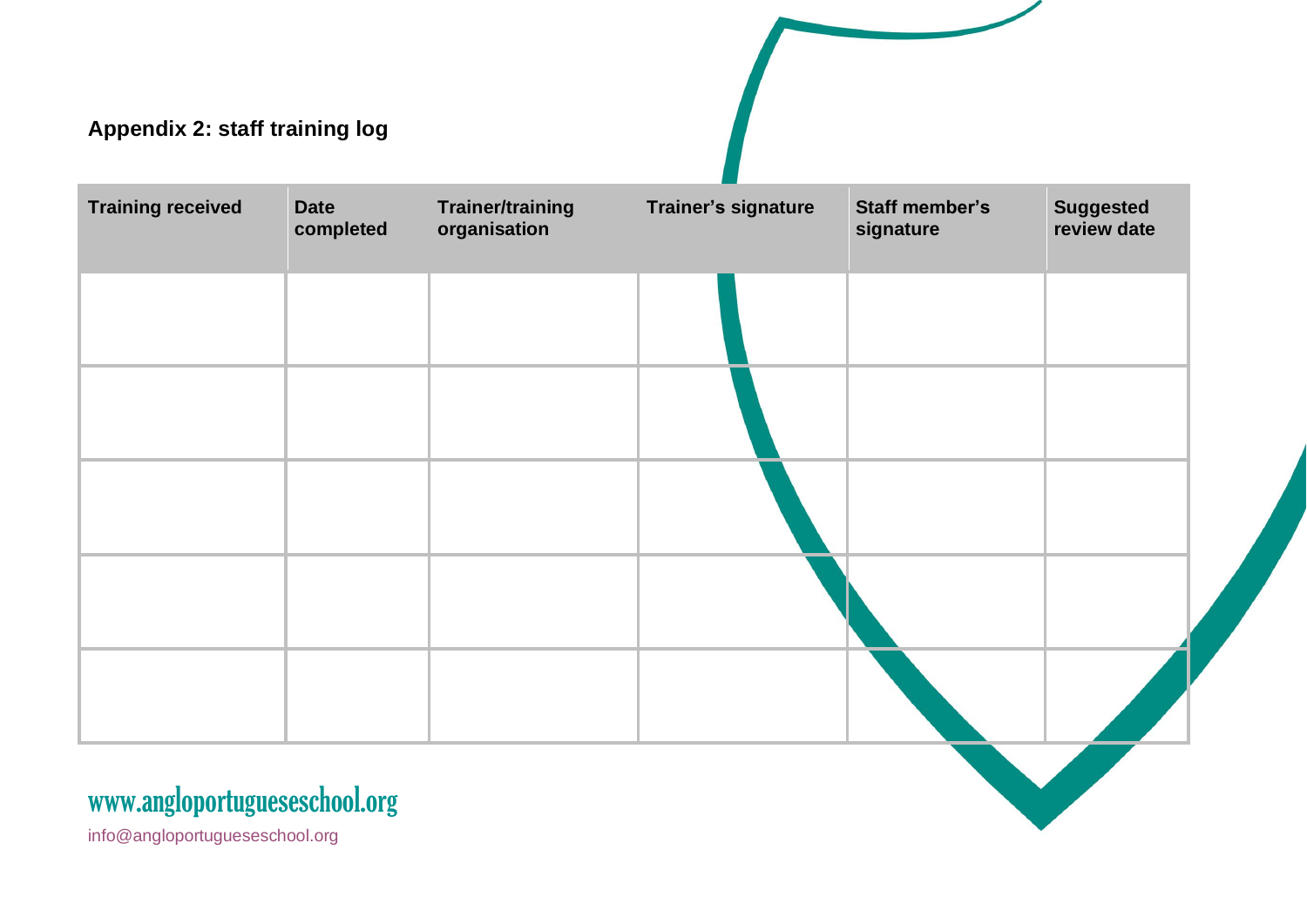# **Appendix 3: Red Card Behaviour log – what to enter on CPOMS (digital)**

| <b>Pupil's name:</b>                                                                            |  |
|-------------------------------------------------------------------------------------------------|--|
| Name of staff member<br>reporting the incident:                                                 |  |
| Date:                                                                                           |  |
| Where did the incident<br>take place?                                                           |  |
| When did the incident<br>take place? (Before<br>school, after school,<br>lunchtime, break time) |  |
| <b>What happened?</b>                                                                           |  |
| Who was involved?                                                                               |  |
| <b>What actions were</b><br>taken, including any<br>sanctions?                                  |  |
| Is any follow-up action<br>needed? If so, give<br>details                                       |  |
| People informed of the<br>incident (staff,<br>governors, parents,<br>police):                   |  |
|                                                                                                 |  |

## www[.angloportugueseschool.org](https://angloportugueseschool.org/)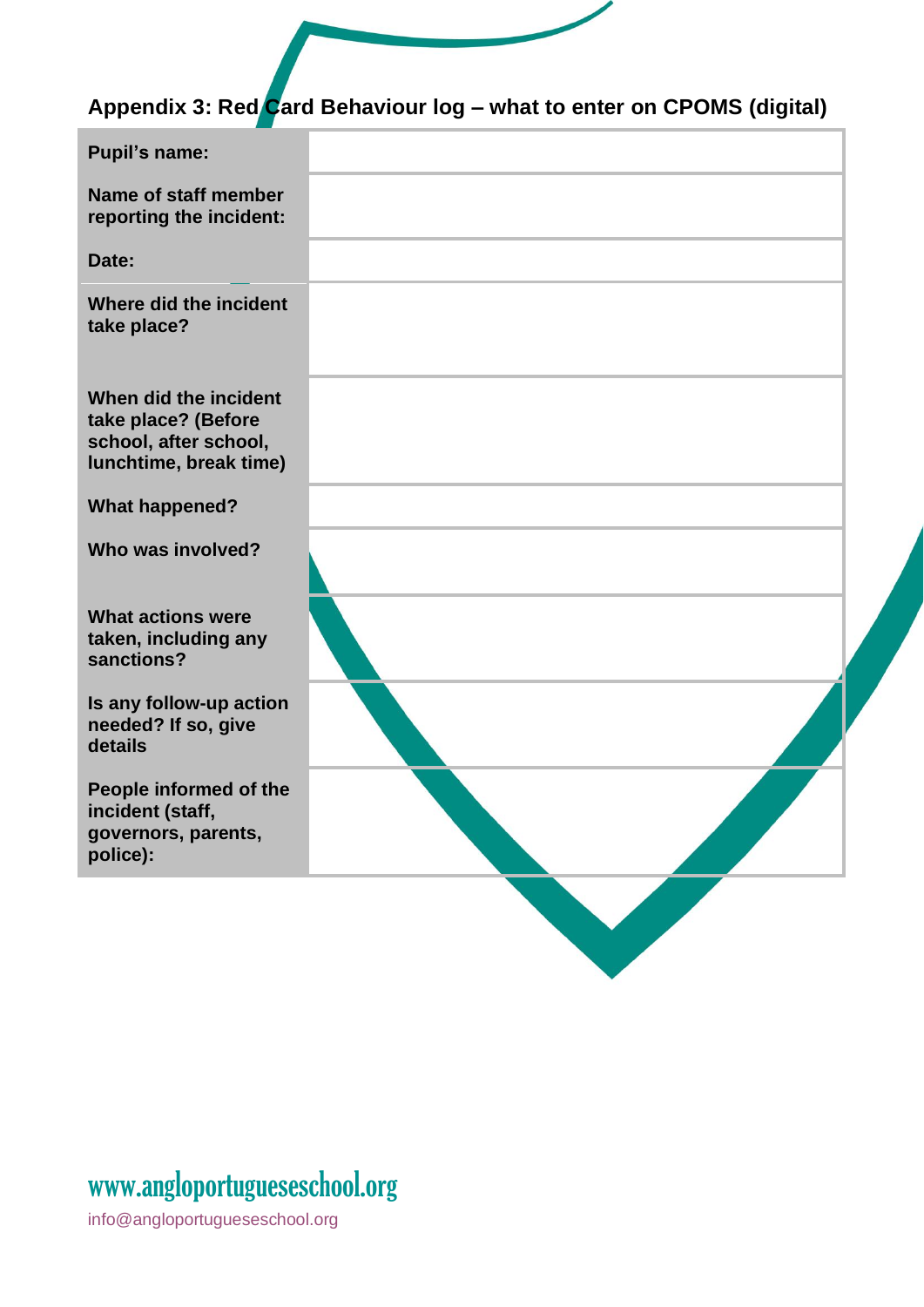## **Appendix 4: letters to parents about pupil behaviour – templates**

#### **First behaviour letter (1st Red card)**

Dear parent,

Recently, your child, **EXECUTE:** Assume that the solution of the behaving as well in school as they could.

It is important that your child understands the need to follow our pupil code of conduct, and I would appreciate it if you could discuss their behaviour with them.

If your child's behaviour does not improve, I will contact you again and suggest that we meet to discuss how we can work together. However, at this stage I am confident that a reminder of how to behave appropriately will be sufficient.

Yours sincerely,

| Class teacher name: Value                                                              |
|----------------------------------------------------------------------------------------|
| Class teacher signature: _____                                                         |
|                                                                                        |
| Behaviour letter - return slip                                                         |
| Please return this slip to school to confirm you have received this letter. Thank you, |
|                                                                                        |
|                                                                                        |
|                                                                                        |

Date:

## www[.angloportugueseschool.org](https://angloportugueseschool.org/)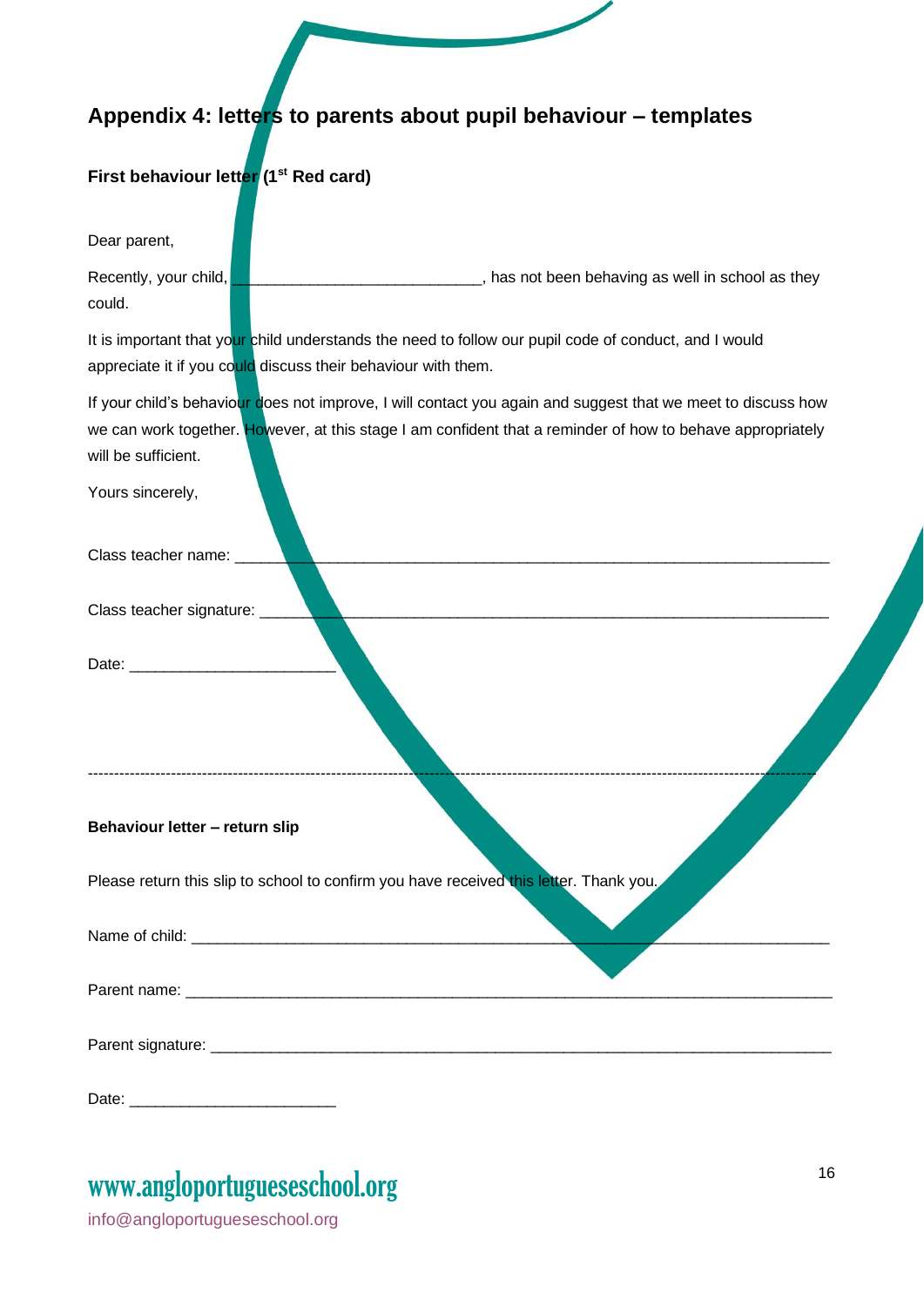## **Second behaviour letter (2nd Red card)**

Dear parent,

| Following my previous letter regarding the behaviour of           | I am sorry to say that |
|-------------------------------------------------------------------|------------------------|
| they are still struggling to adhere to our pupil code of conduct. |                        |

I would appreciate it if you could arrange to meet me after school so we can discuss a way forward.

Yours sincerely,

| Class teacher name:      |  |  |
|--------------------------|--|--|
| Class teacher signature: |  |  |
| Date:                    |  |  |
|                          |  |  |

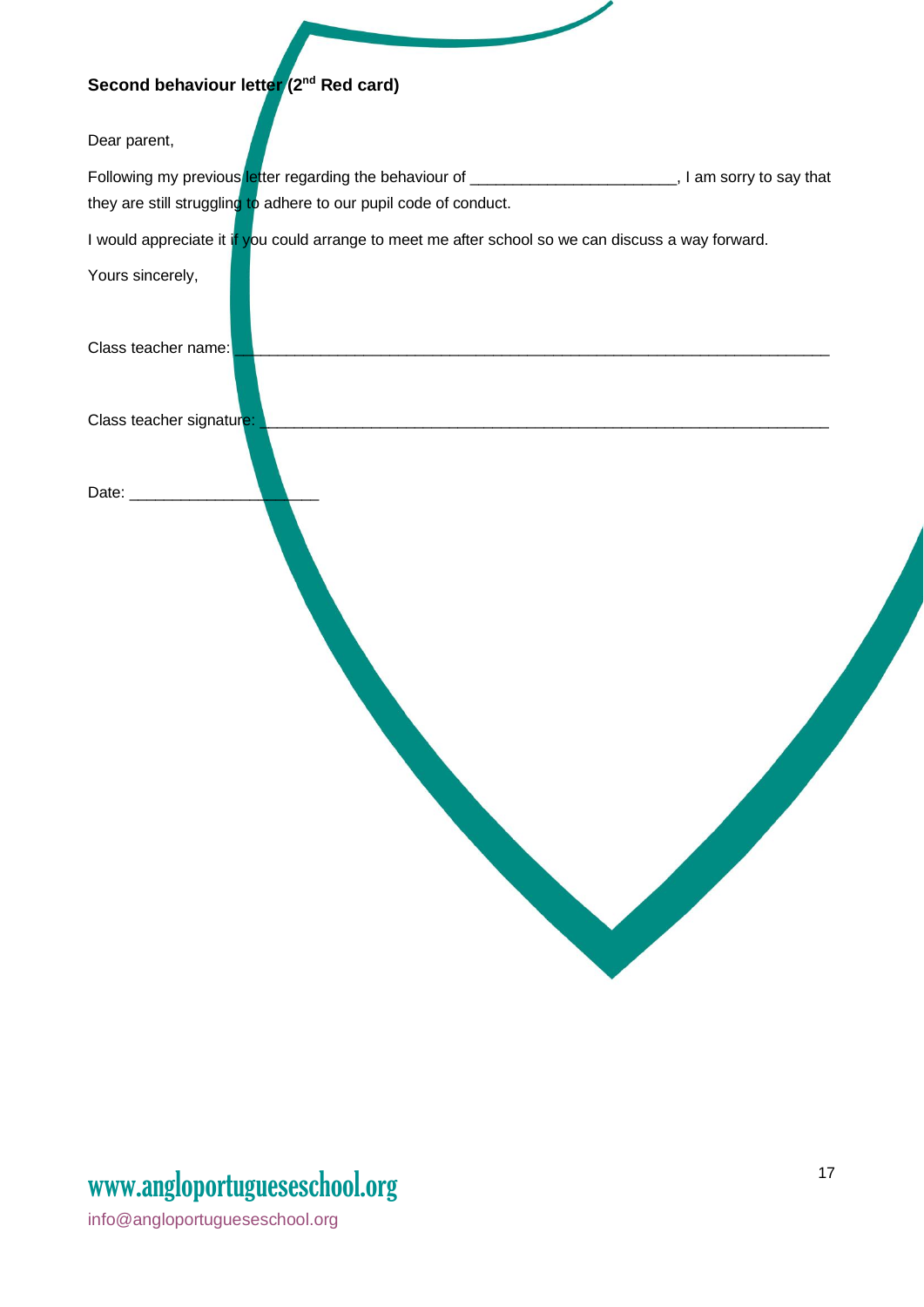#### **Third behaviour letter (3rd Red Card – next steps for example: personal behaviour plan before escalating to internal exclusion).**

Dear parent,

I am sorry to report that, despite meeting and creating a behaviour contract, has continued to misbehave.

\_\_\_\_\_\_\_\_\_\_\_\_\_\_\_\_\_\_\_\_\_\_\_\_\_ would now benefit from a structured approach to help improve their

#### behaviour in school.

I would be grateful if you could attend a meeting with the Principal, the special educational needs coordinator and myself, to discuss how we can best support your child in improving their behaviour.

*Insert details of the meeting time, date and location, as necessary, or how to contact the school to arrange the meeting.*

| Yours sincerely,            |  |  |
|-----------------------------|--|--|
| Class teacher name: ___     |  |  |
| Class teacher signature: __ |  |  |
| Date: ___________           |  |  |
|                             |  |  |
|                             |  |  |
|                             |  |  |
|                             |  |  |
|                             |  |  |
|                             |  |  |

## www[.angloportugueseschool.org](https://angloportugueseschool.org/)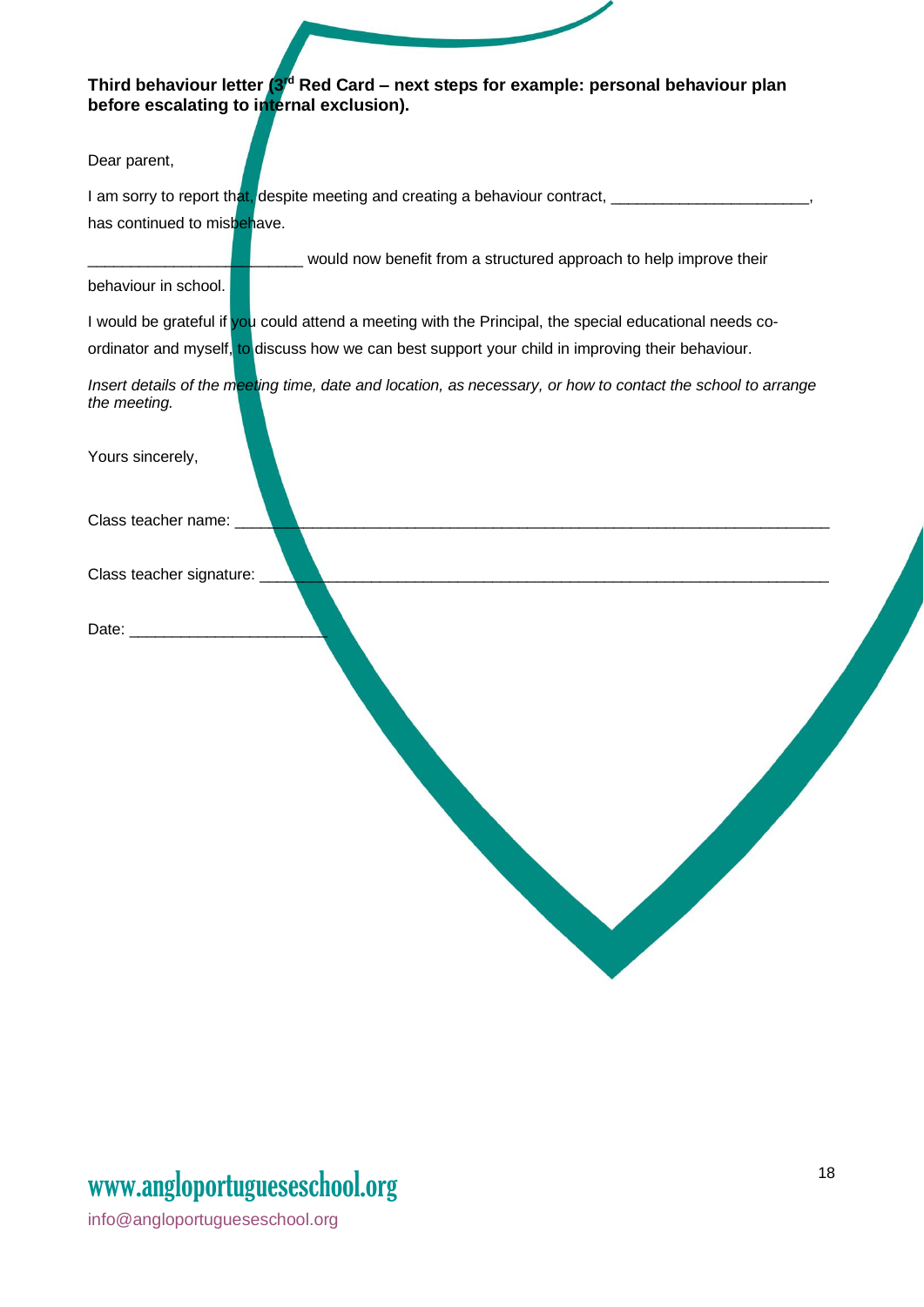| Internal Exclusion Letter (Issue of 6 red cards, not complying with positive behaviour plan)                |    |
|-------------------------------------------------------------------------------------------------------------|----|
|                                                                                                             |    |
| Dear parent,                                                                                                |    |
| I am writing to inform you that _____________________________, has been given an internal exclusion on this |    |
|                                                                                                             |    |
| The reason(s) for this internal exclusion are set out below.                                                |    |
|                                                                                                             |    |
| If you need to see me about this matter, please call the school to make an appointment.                     |    |
| Yours sincerely,                                                                                            |    |
| Class teacher name: __                                                                                      |    |
| Class teacher signature: ______                                                                             |    |
|                                                                                                             |    |
| Internal exclusion letter - return slip                                                                     |    |
| Please return this slip to school to confirm you have received this letter. Thank you.                      |    |
|                                                                                                             |    |
|                                                                                                             |    |
|                                                                                                             |    |
|                                                                                                             |    |
| www.angloportugueseschool.org                                                                               | 19 |